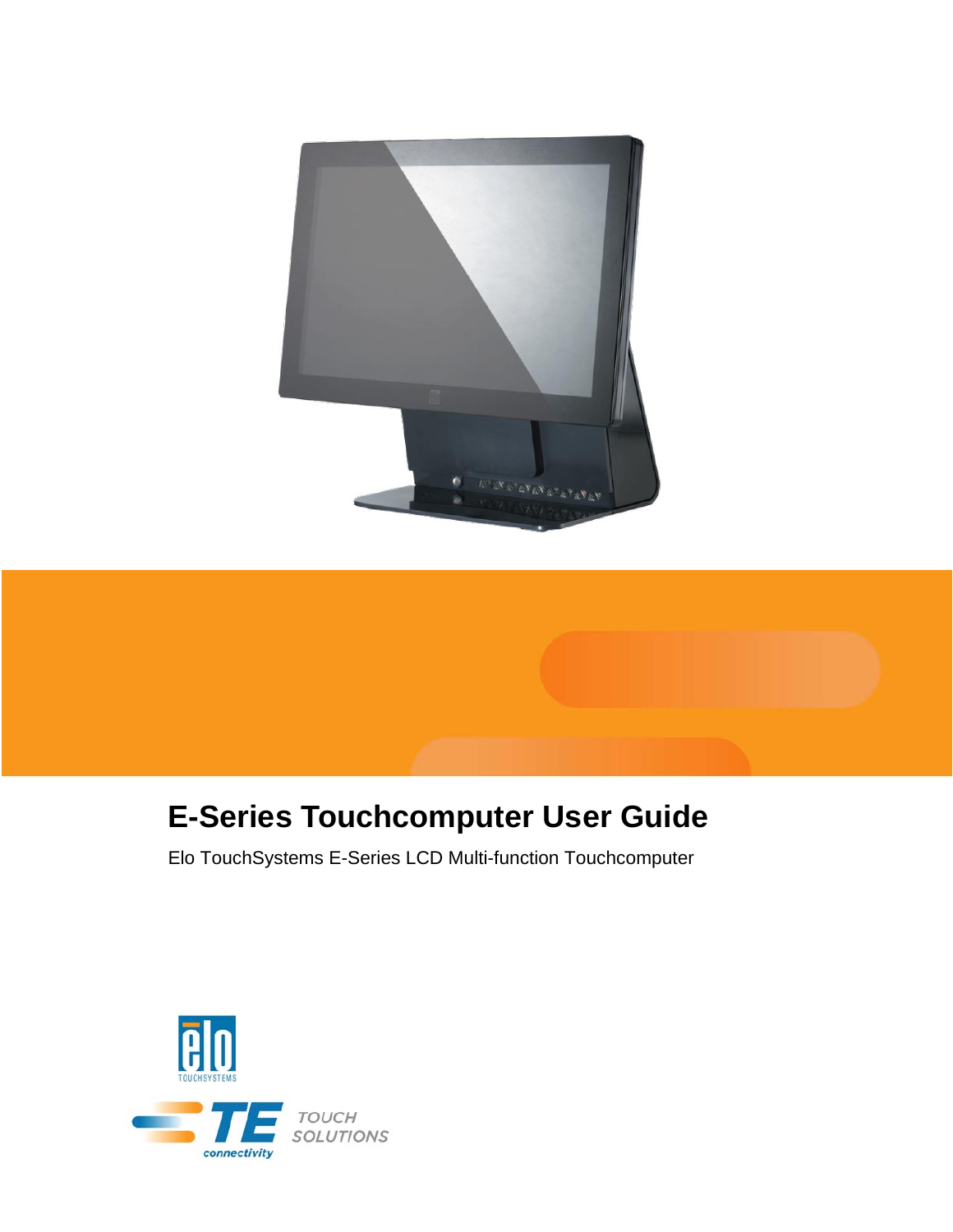# TE Connectivity Touch Solutions Elo TouchSystems E-Series Touchcomputer User Guide

# **Multi-function Touchcomputer**

**Revision B SW601671** 

**TE Connectivity Touch Solutions 1-800-ELOTOUCH (1-800-356-8682) www.elotouch.com**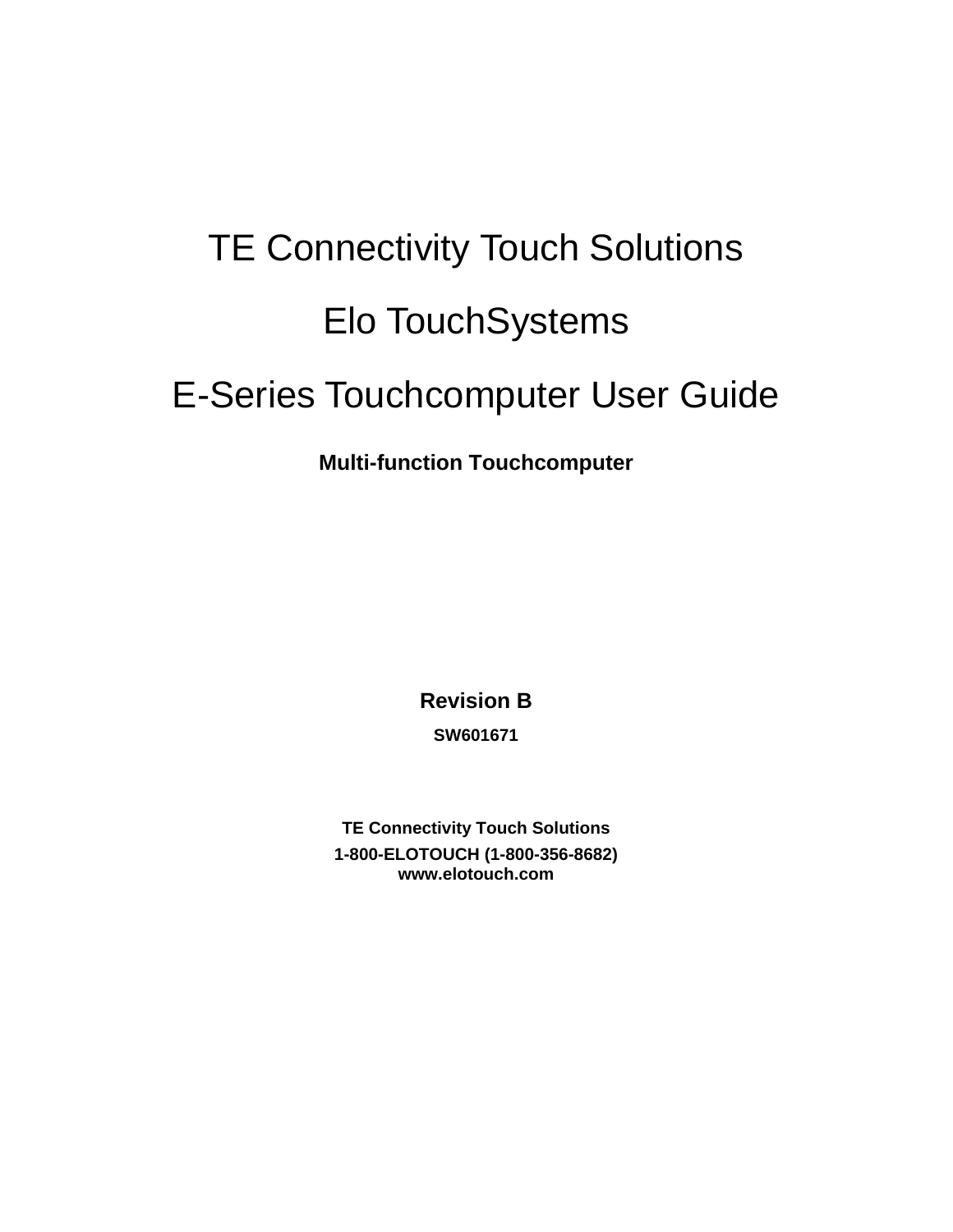### **Copyright © 2011 Tyco Electronics Corporation, a TE Connectivity Ltd. Company. All Rights Reserved.**

No part of this publication may be reproduced, transmitted, transcribed, stored in a retrieval system, or translated into any language or computer language, in any form or by any means, including, but not limited to, electronic, magnetic, optical, chemical, manual, or otherwise without prior written permission of Tyco Electronics Corporation.

### **Disclaimer**

The information in this document is subject to change without notice. Tyco Electronics Corporation and its Affiliates in the TE Touch Solutions business unit in the TE Connectivity Ltd. family of companies (collectively "TE") makes no representations or warranties with respect to the contents hereof, and specifically disclaims any implied warranties of merchantability or fitness for a particular purpose. TE reserves the right to revise this publication and to make changes from time to time in the content hereof without obligation of TE to notify any person of such revisions or changes.

### **Trademark Acknowledgments**

Elo (logo), Elo TouchSystems, iTouch, TE Connectivity, TE connectivity (logo) and TE (logo) are trademarks of the TE Connectivity Ltd. family of companies. Other product names mentioned herein may be trademarks or registered trademarks of their respective owners.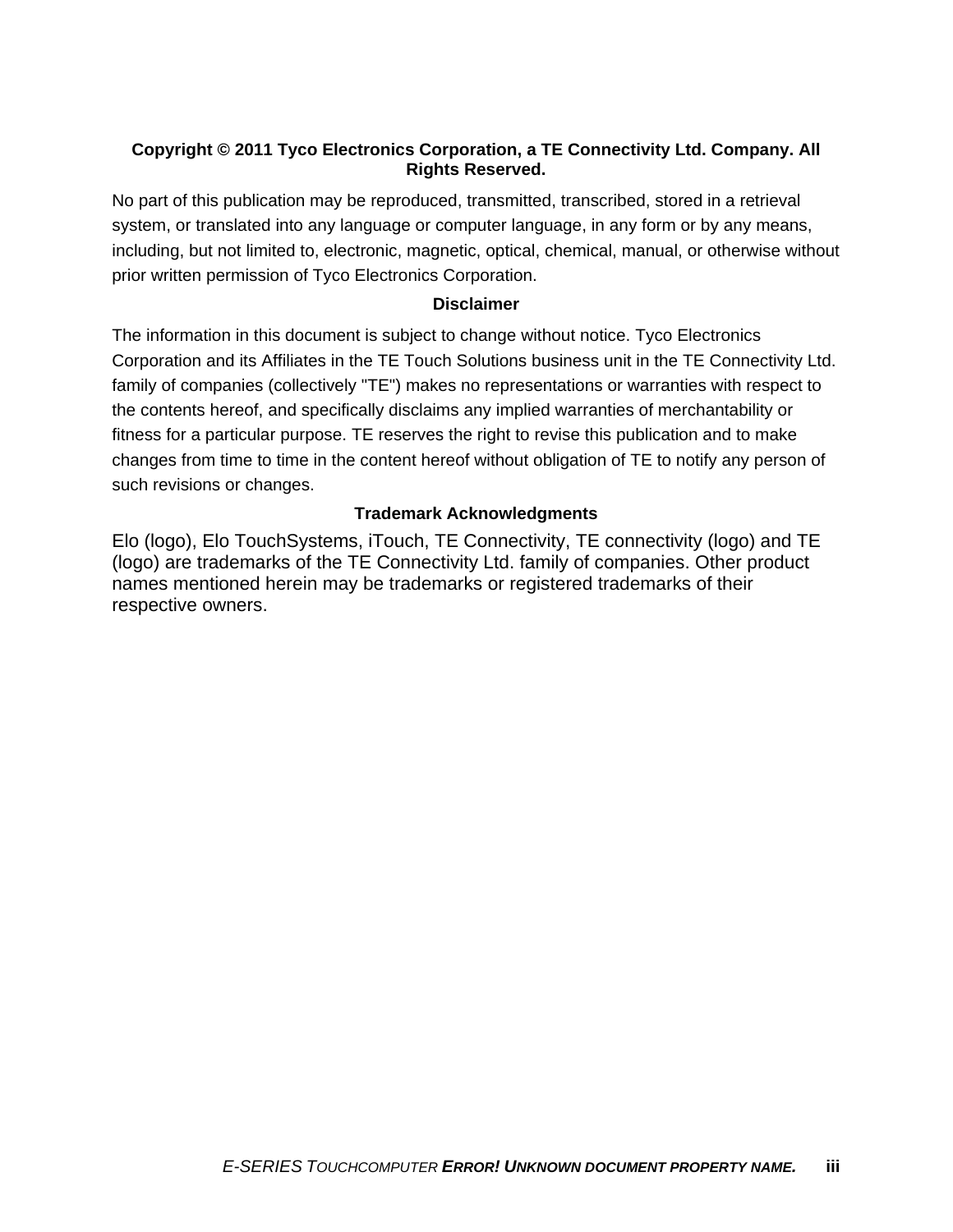# **Table of Contents**

| Calibrating the Touchscreen in Microsoft Windows Operating Systems  3 |  |
|-----------------------------------------------------------------------|--|
|                                                                       |  |
|                                                                       |  |
|                                                                       |  |
|                                                                       |  |
|                                                                       |  |
|                                                                       |  |
|                                                                       |  |
|                                                                       |  |
|                                                                       |  |
|                                                                       |  |
|                                                                       |  |
|                                                                       |  |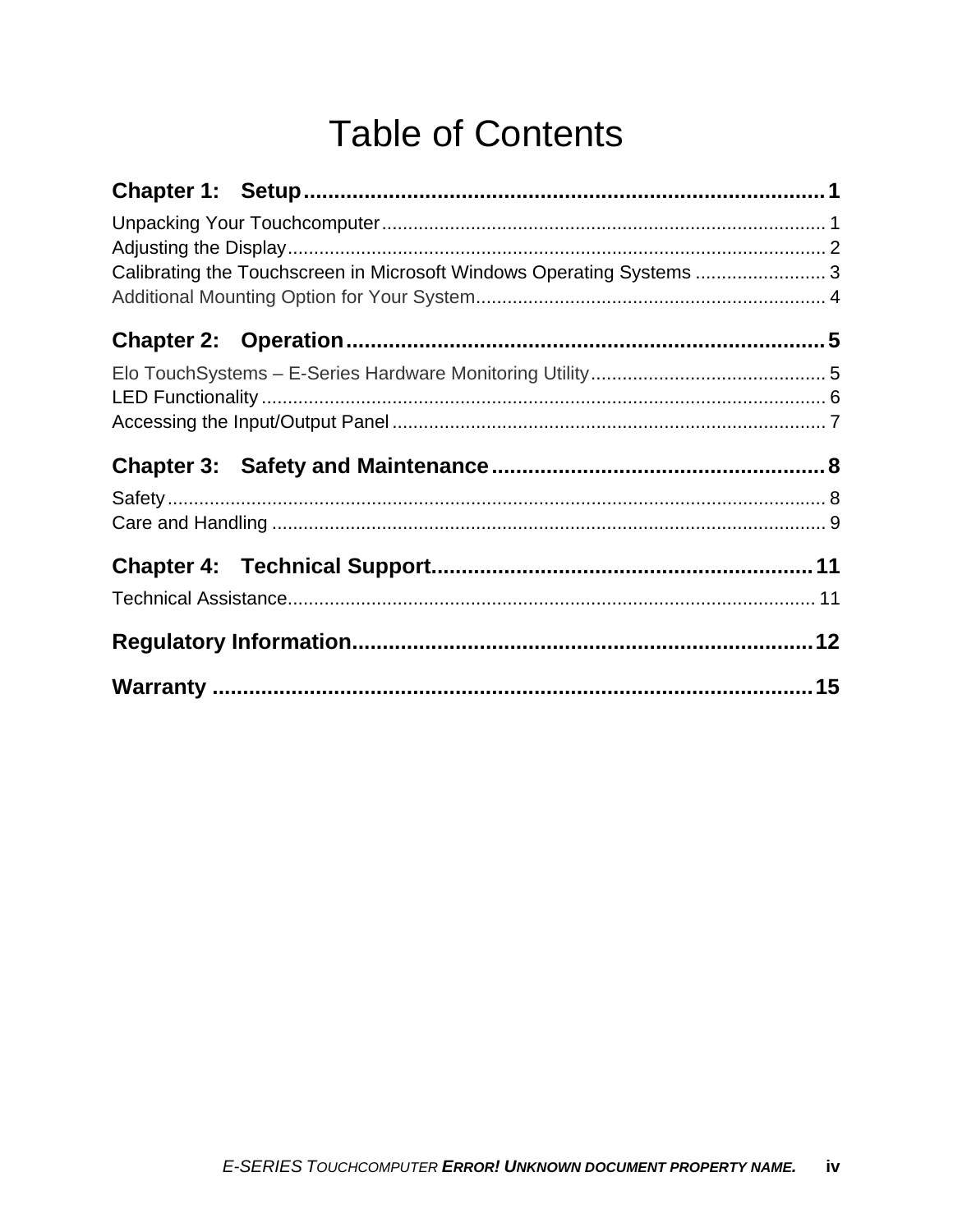# **C H A P T E R**

# **1**



This chapter discusses how to set up and test your touchcomputer.

# **Unpacking Your Touchcomputer**

Check that the following items are present and in good condition:







Power cable Europe



Driver CD and Quick Install Guide

Wall Mounting Brackets and Screws (8 x M4, 1 x M3)



Power Adapter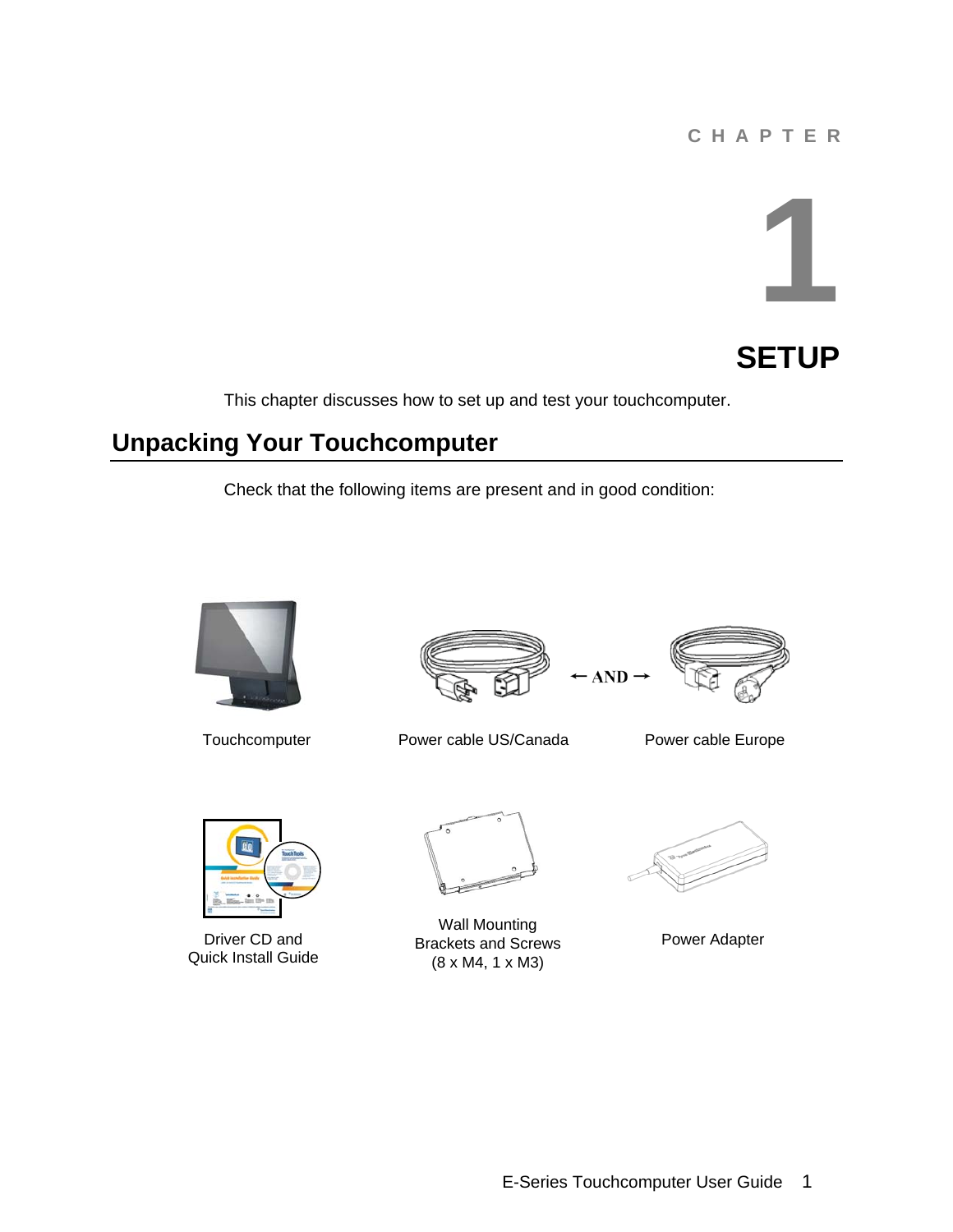# **Adjusting the Display**



The display screen can be adjusted from -17 to +75 degrees, as shown below.

**CAUTION:** To prevent tipping or dropping, be sure to hold the base when adjusting the display.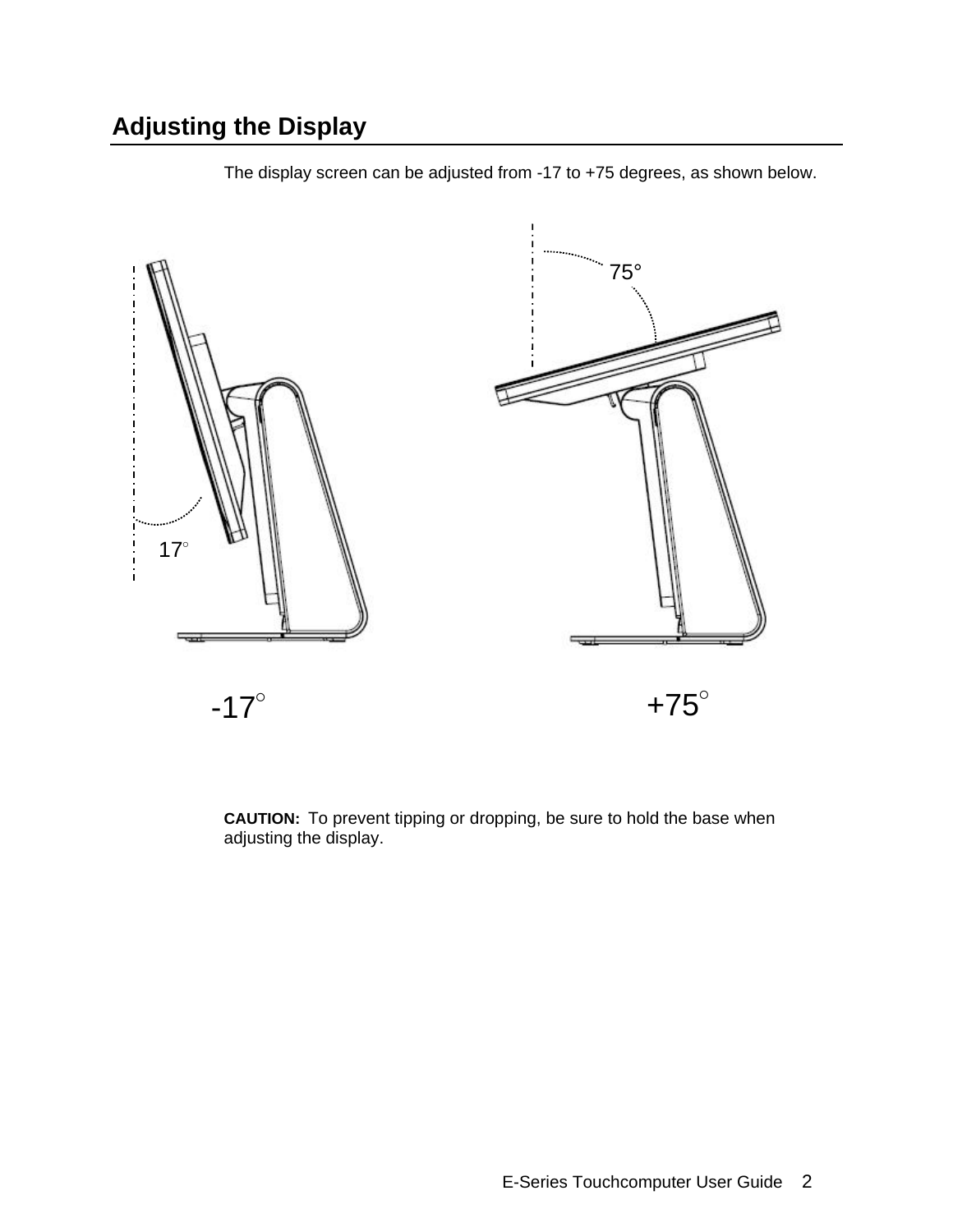# **Calibrating the Touchscreen in Microsoft Windows Operating Systems**

The touchscreen is pre-calibrated for accurate touch response.

If for any reason the touchscreen needs to be recalibrated, right-click the Elo icon in the Taskbar and then click "Properties." The following window opens.



Click the **Align** button. This launches the calibration program. The window shown below opens. Follow the instructions to calibrate the touchscreen.

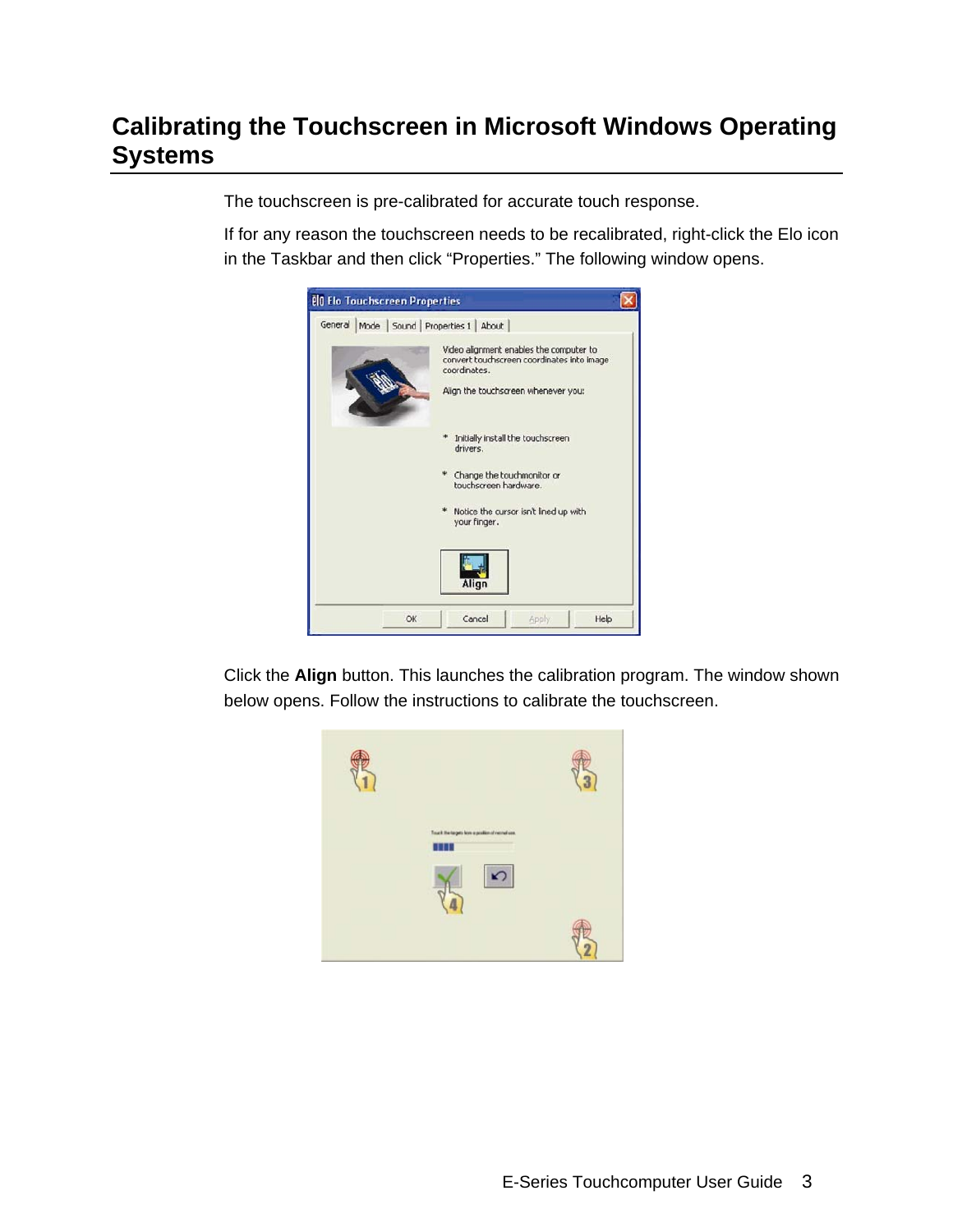# **Additional Mounting Option for Your System**

# **1) Mounting on the wall or pole**

WALL / POLE MOUNT WITH PROVIDED BRACKET ASSEMBLY



**2) Second monitor mount onto your system (any monitor under 2.5 Kg with 75mm VESA mount)**

2ND MONITOR MOUNT WITH PROVIDED BRACKET ASSEMBLY

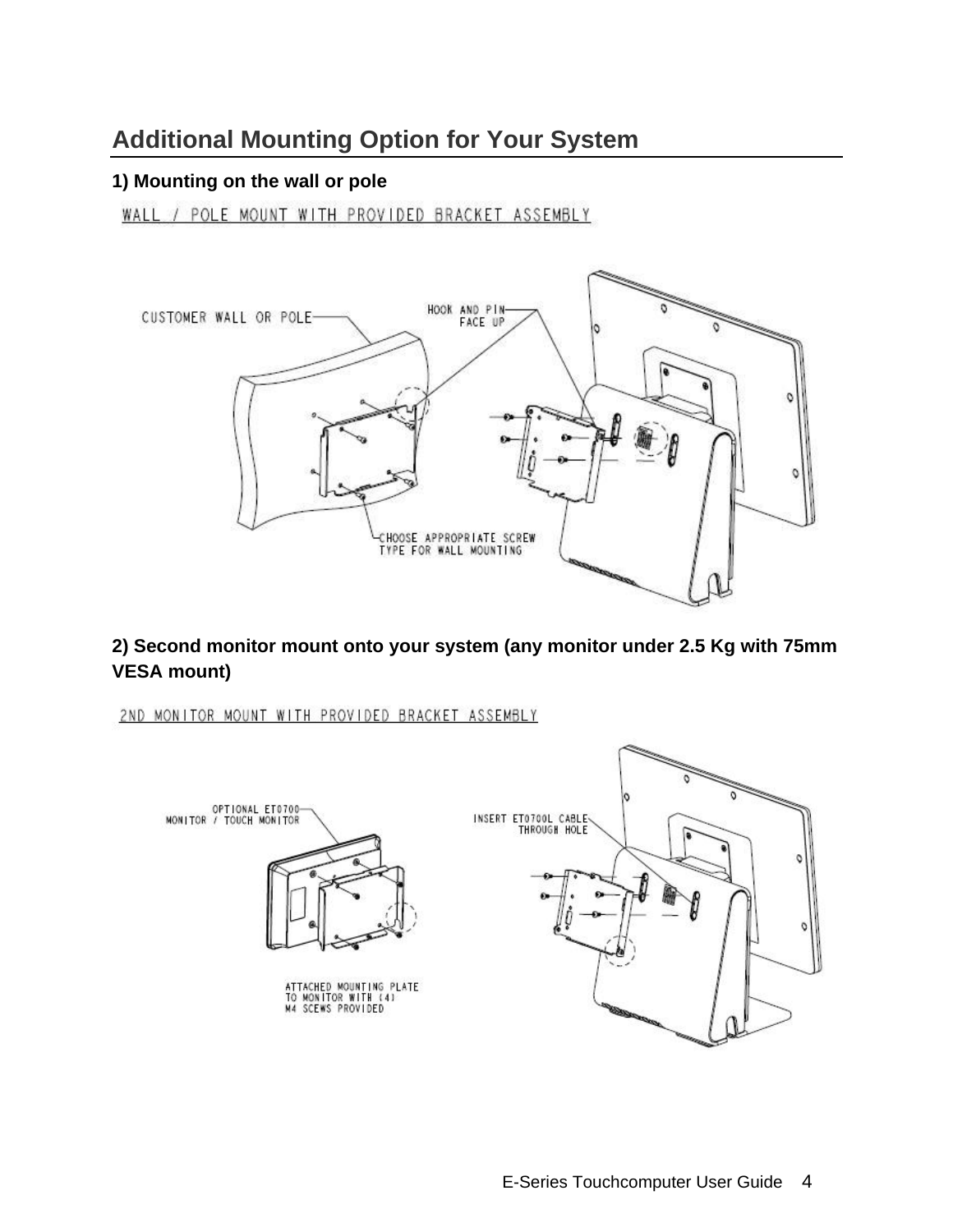# **C H A P T E R**



# **OPERATION**

This chapter describes how to interact with the Elo TouchSystems diagnostic tool, power LED, and input/output panel.

# **Elo TouchSystems – E-Series Hardware Monitoring Utility**

### **How to Install**

 The utility is included in the driver CD. Please go to "E-Series Hardware Monitor" folder located on the driver CD to install the utility.

### **E-Series Hardware Monitor Menu**

| System Display Hardware Monitor Setting Alarm About<br><b>Drive Information</b><br><b>Platform</b><br>C: (Fixed)<br>BIOS Version: X019 (05/26/2011)<br><b>Used Space:</b><br>8,535,052,288 bytes<br>Free Space:<br>124,245,073,920 bytes<br>132,780,126,208 bytes<br>Capacity:<br>Operating System: Microsoft Windows NT 6.1.7600.0<br>Computer Name:<br>PC<br>User Name: Elo<br>Total Physical Memory:<br>1,038,840 KB |
|-------------------------------------------------------------------------------------------------------------------------------------------------------------------------------------------------------------------------------------------------------------------------------------------------------------------------------------------------------------------------------------------------------------------------|
|                                                                                                                                                                                                                                                                                                                                                                                                                         |
| <b>Operating System</b><br><b>Memory Information</b>                                                                                                                                                                                                                                                                                                                                                                    |
|                                                                                                                                                                                                                                                                                                                                                                                                                         |
|                                                                                                                                                                                                                                                                                                                                                                                                                         |
|                                                                                                                                                                                                                                                                                                                                                                                                                         |
|                                                                                                                                                                                                                                                                                                                                                                                                                         |
|                                                                                                                                                                                                                                                                                                                                                                                                                         |
|                                                                                                                                                                                                                                                                                                                                                                                                                         |
| Free Physical Memory:<br>617,464 KB                                                                                                                                                                                                                                                                                                                                                                                     |
| <b>Total Virtual Memory:</b><br>2,097,024 KB                                                                                                                                                                                                                                                                                                                                                                            |
| Free Virtual Memory:<br>1,943,240 KB                                                                                                                                                                                                                                                                                                                                                                                    |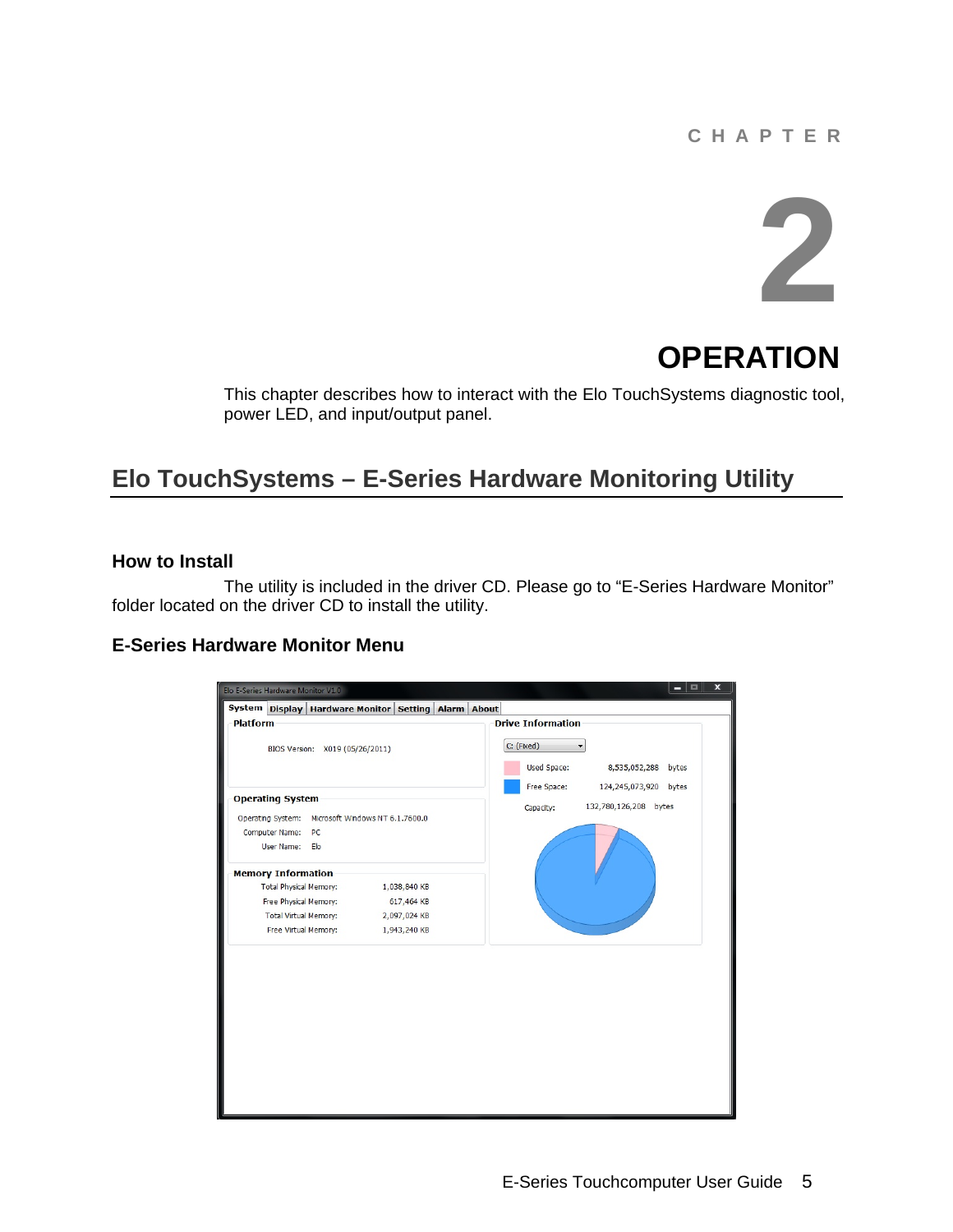The Hardware Monitor tool provides the following features.

| <b>Feature</b>      | <b>Description</b>                                                                                               |
|---------------------|------------------------------------------------------------------------------------------------------------------|
| System              | Display the BIOS version, operating system version, memory<br>information, and drive information.                |
| <b>Display</b>      | Adjust brightness.<br>Brightness: Adjust the backlight of the monitor.                                           |
| Hardware<br>Monitor | Monitor the CPU temperature, system temperature, and system<br>output voltages.                                  |
| Setting             | Set alarms when the CPU temperature, system temperature, and<br>output voltages that meet the setting criterion. |
| Alarm               | Display the record of all alarms.                                                                                |
| About               | General information for the E-Series diagnostic tool.                                                            |

# **LED Functionality**

The E-Series base has a LED indicating the state of the touchcomputer. The table below shows LED state and corresponding color.

| <b>LED Color to Observer</b> | <b>State</b>                                  |
|------------------------------|-----------------------------------------------|
| Off                          | No input power – Off mode                     |
| Red                          | Input power present – Off or Hibernation mode |
| Orange                       | Input power present - Standby mode S3         |
| <b>Blinking Green</b>        | Input power present - Standby mode S1         |
| Green                        | Input power present - Power on                |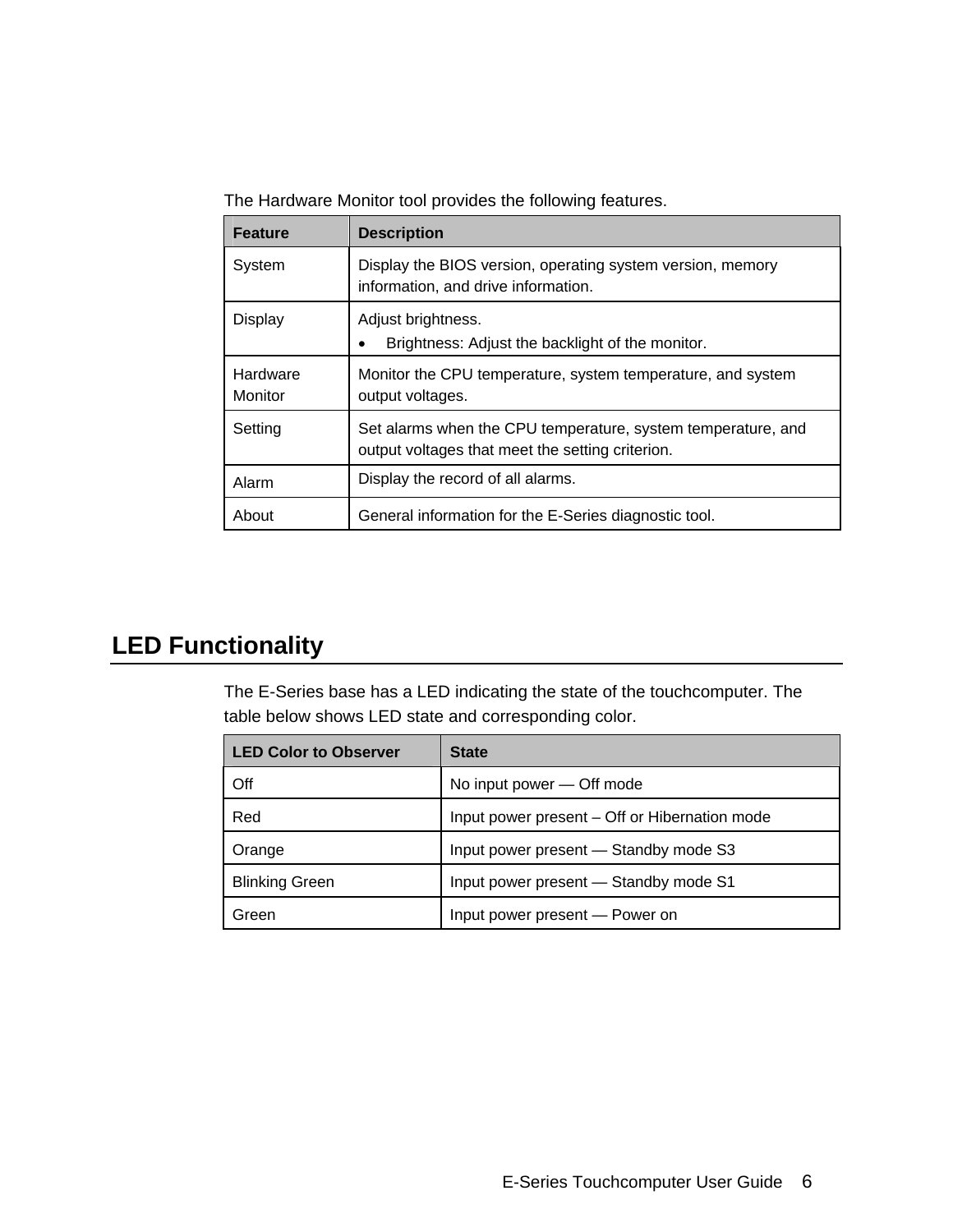# **Accessing the Input/Output Panel**

To access the input/output (I/O) ports, remove the I/O cover at the left of the unit. A security screw is included and may be used to secure the front cover to the touchcomputer. Below are the I/O descriptions:



**Note:** As a safety precaution, always leave the I/O cover attached when the system is powered on.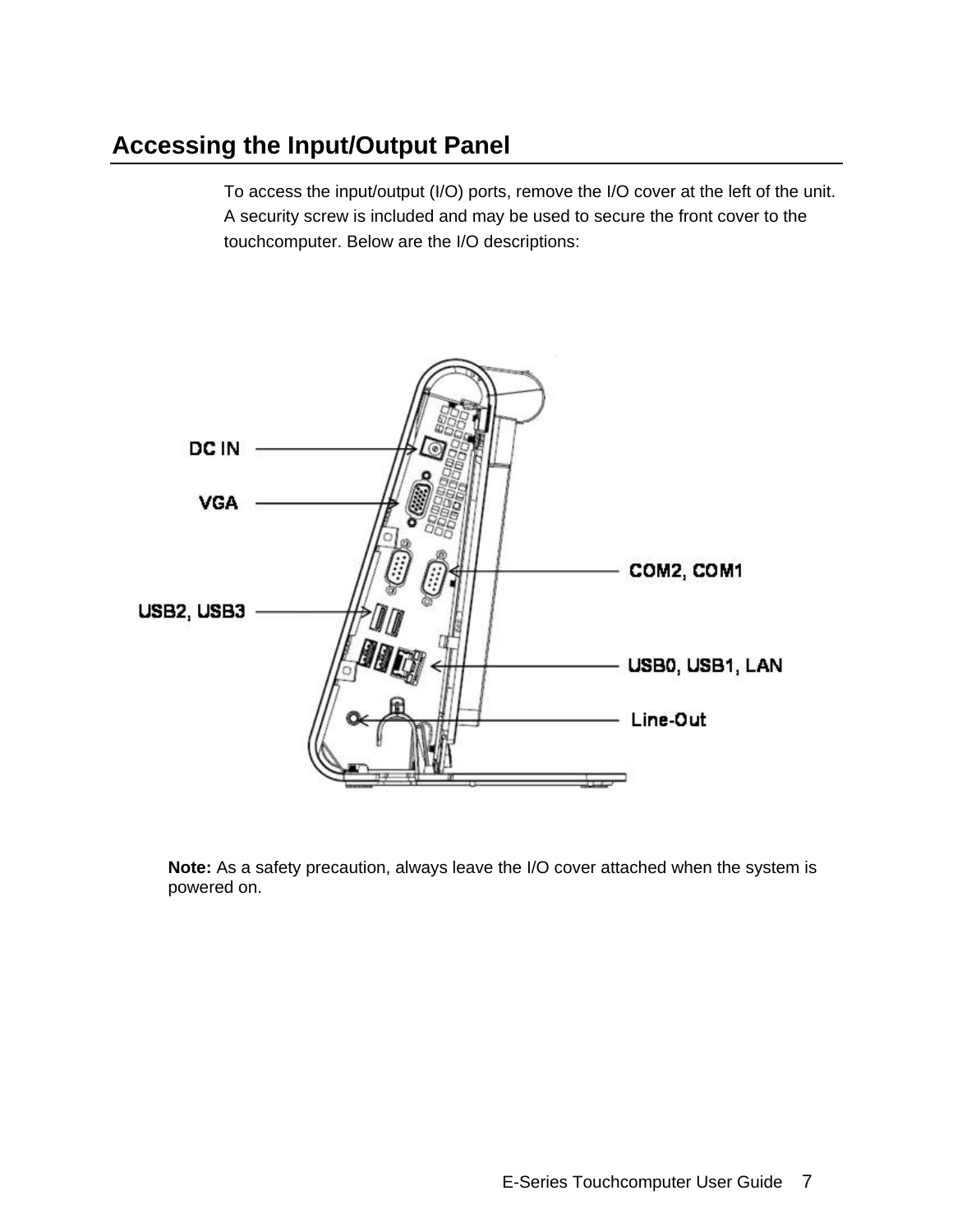# **C H A P T E R**



# **SAFETY AND MAINTENANCE**

# **Safety**

Important information regarding the proper setup and maintenance of your touchcomputer:

- To reduce the risk of electric shock, follow all safety notices and never open the touchcomputer case.
- Turn off the product before cleaning (refer to "Care and Handling" for proper cleaning methods).
- Your touchcomputer is equipped with a 3-wire, grounding power cord. The power cord plug only fits into a grounded outlet. Do not attempt to fit the plug into an outlet that has not been configured for this purpose. Do not use a damaged power cord. Only use the power cord that comes with your Elo TouchSystems touchcomputer. Use of an unauthorized power cord might invalidate your warranty.
- The slots located on the sides and top of the touchcomputer case are for ventilation. Do not block or insert anything inside the ventilation slots.
- It is important that your touchcomputer remains dry. Do not pour liquid into or onto your touchcomputer. If your touchcomputer becomes wet, do not attempt to repair it yourself. Contact Elo Customer Service for instructions.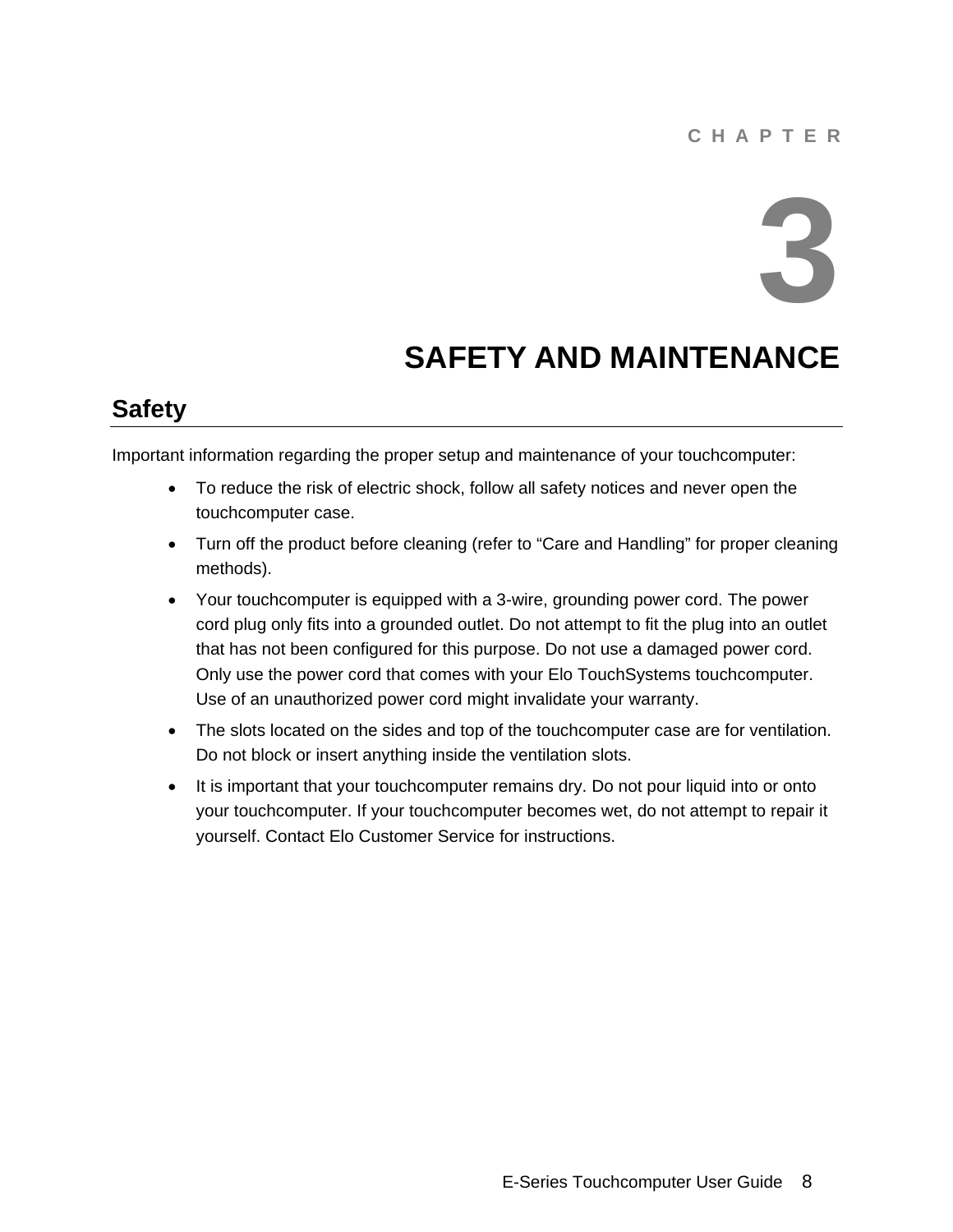# **Care and Handling**

The following tips help keep your touchcomputer functioning at the optimal level.

To avoid risk of electric shock, do not disassemble the power adapter or display unit cabinet. The unit is not user serviceable. Remember to unplug the display unit from the power outlet before cleaning.

Do not use alcohol (methyl, ethyl, or isopropyl) or any strong solvent. Do not use thinner or benzene, abrasive cleaners, or compressed air.

To clean the display unit cabinet, use a cloth lightly dampened with a mild detergent.

Avoid getting liquids inside your touchcomputer. If liquid does get inside, have a qualified service technician check it before you power it on again.

Do not wipe the screen with a cloth or sponge that could scratch the surface.

To clean the touchscreen, use window or glass cleaner. Put the cleaner on the rag and wipe the touchscreen. Never apply the cleaner directly on the touchscreen.



# **WEEE Directive**



In the European Union, the Waste Electrical and Electronic Equipment (WEEE) directive label shown to the left indicates that this product should not be disposed of with household waste. It should be deposited at an appropriate facility for recovery and recycling.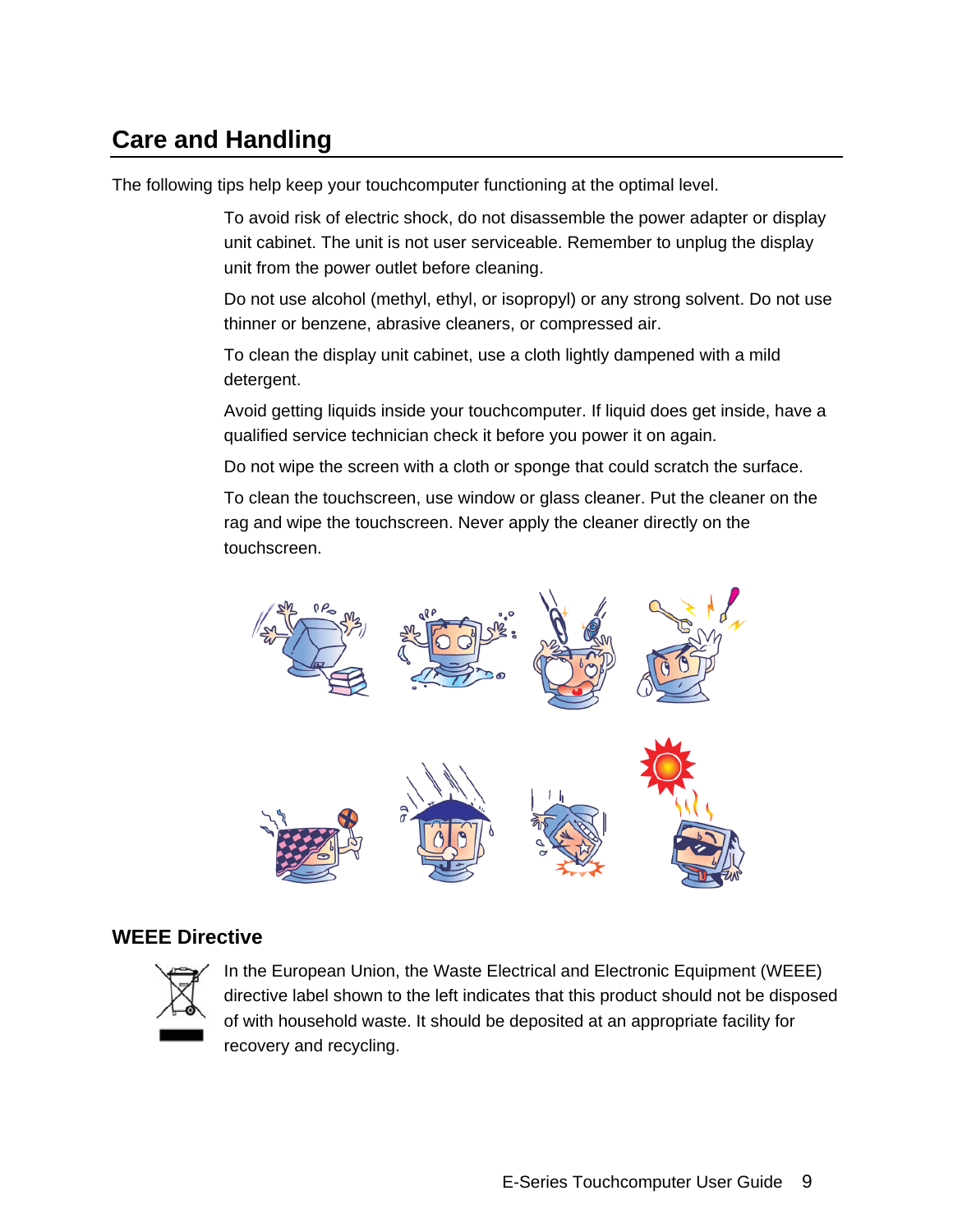### **UL Directive**

 E-Series touchcomputer has included a lithium battery on the motherboard. There is a risk of explosion if battery is replaced by an incorrect type. Please dispose of used batteries according the region instructions.

# **China RoHS**

# 中国 RoHS

根据中国(电子讯息产品污染控制管理办法)。 以下部份列出本公司产品中可能包含的有毒和/或有害物质的名称和含量

| 部件名称             | 有毒有害物质或元素   |             |             |                             |               |                 |
|------------------|-------------|-------------|-------------|-----------------------------|---------------|-----------------|
|                  | 铅<br>(Pb)   | 汞<br>(Hg)   | 镉<br>(Cd)   | 六价铬<br>$(\mathbf{Cr}^{6+})$ | 多溴联苯<br>(PBB) | 多溴二苯醚<br>(PBDE) |
| 塑<br>部<br>件<br>料 | O           | O           | O           | O                           | O             | O               |
| 件<br>属<br>部<br>金 | X           | $\mathbf O$ | $\mathbf 0$ | O                           | $\mathbf o$   | $\mathbf{o}$    |
| 电线电缆组件           | $\mathbf X$ | $\mathbf 0$ | $\mathbf 0$ | $\mathbf 0$                 | $\mathbf{o}$  | $\mathbf 0$     |
| 屏<br><b>LCD</b>  | X           | X           | $\mathbf 0$ | $\mathbf 0$                 | $\mathbf o$   | O               |
| 触<br>控<br>屏      | $\mathbf X$ | $\mathbf O$ | $\mathbf O$ | $\mathbf O$                 | $\mathbf O$   | $\mathbf O$     |
| 电<br>模<br>路<br>组 | $\mathbf X$ | $\mathbf 0$ | $\mathbf 0$ | $\mathbf 0$                 | $\mathbf 0$   | $\mathbf 0$     |
| 软件 (CD等)         | $\mathbf O$ | $\mathbf O$ | $\mathbf 0$ | O                           | O             | О               |

O 表示该有毒有害物质在该部件所有均质材料中的含量均在 SJ/T 11363-2006 标准规定的限量要求下.

X 表示该有毒有害物质至少在该部件的某一均质材料中的含量超出在 SJ/T 11363-2006 标准规定的限量要求,对于所

有显示 X 的情况,本公司按照 EURoHS 采用了容许的豁免指标,

产品标示说明

- (1).根据 SJ/T11364-2006 要求, 本公司电子信息产品均注明以下污染控制标志. 本产品环保使用期限为10年,在下列温度和湿度使用的条件下,不会发生外泄或突变, 使用该电子讯息产品不会对环境造成严重污染或对其人身财产造成严重损害, \*操作条件 温度:0℃~35℃(32°F~95°F)/湿度:20%~80%(不凝结). \*储存条件 温度:-30℃~60℃(-22℉~140℉)/湿度:5%~95%(不凝结).
- (2),本公司鼓励并建议客户将本产品依据所在地的相关法令,进行回收及再利用。 切勿随意与一般垃圾丢弃.

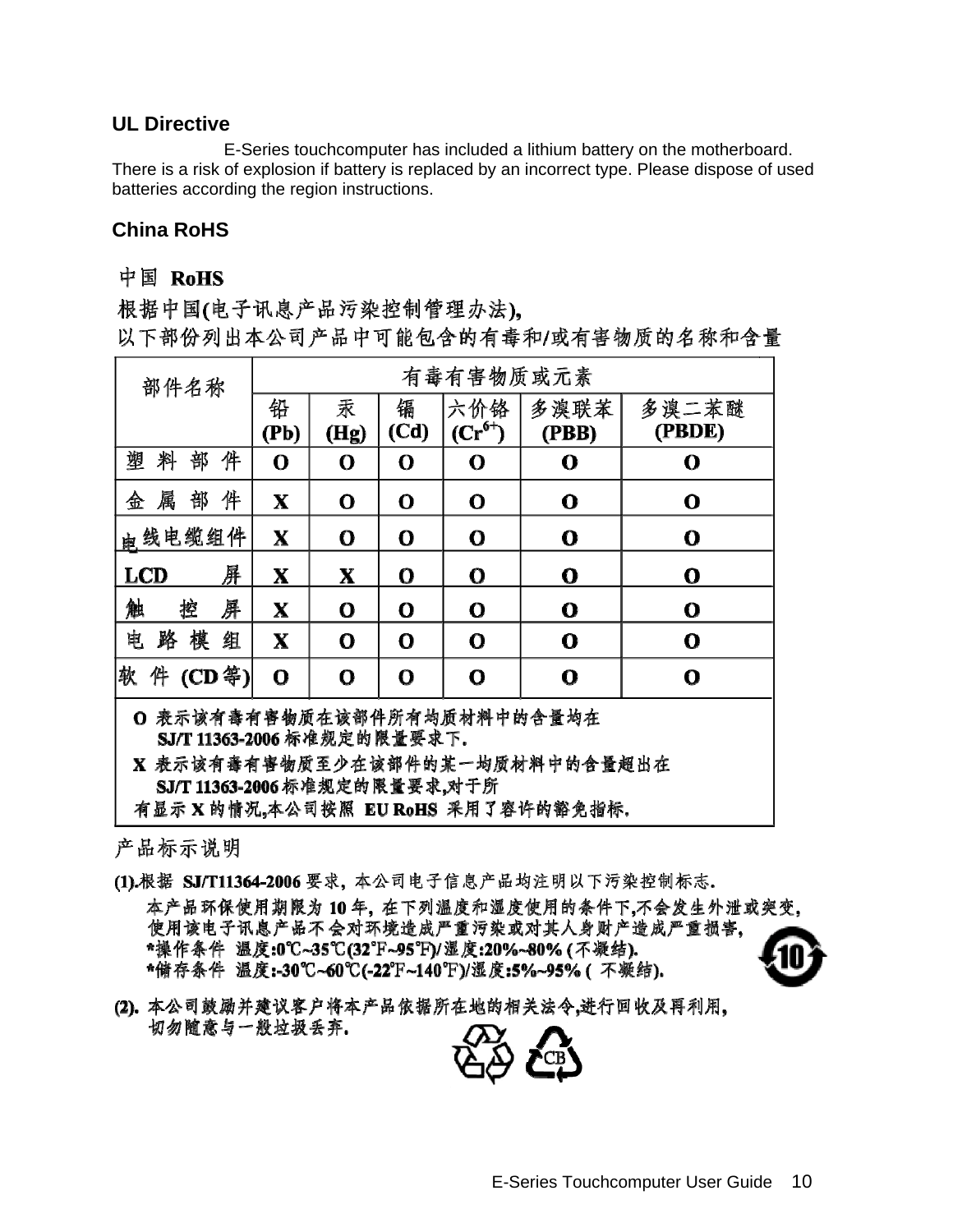# **C H A P T E R**

# **4**

# **TECHNICAL SUPPORT**

# **Technical Assistance**

There are two methods to obtain contact information for technical assistance on the touchcomputer:

- The web
- The phone

# **Using the Web**

For technical support, go to www.elotouch.com/go/contactsupport.

For current Elo news, product updates, and announcements, or to register to receive our Touchcomputer newsletter, go to www.elotouch.com/go/news.

# **Using the Phone**

For technical support, see the table at the end of the user guide for contact information.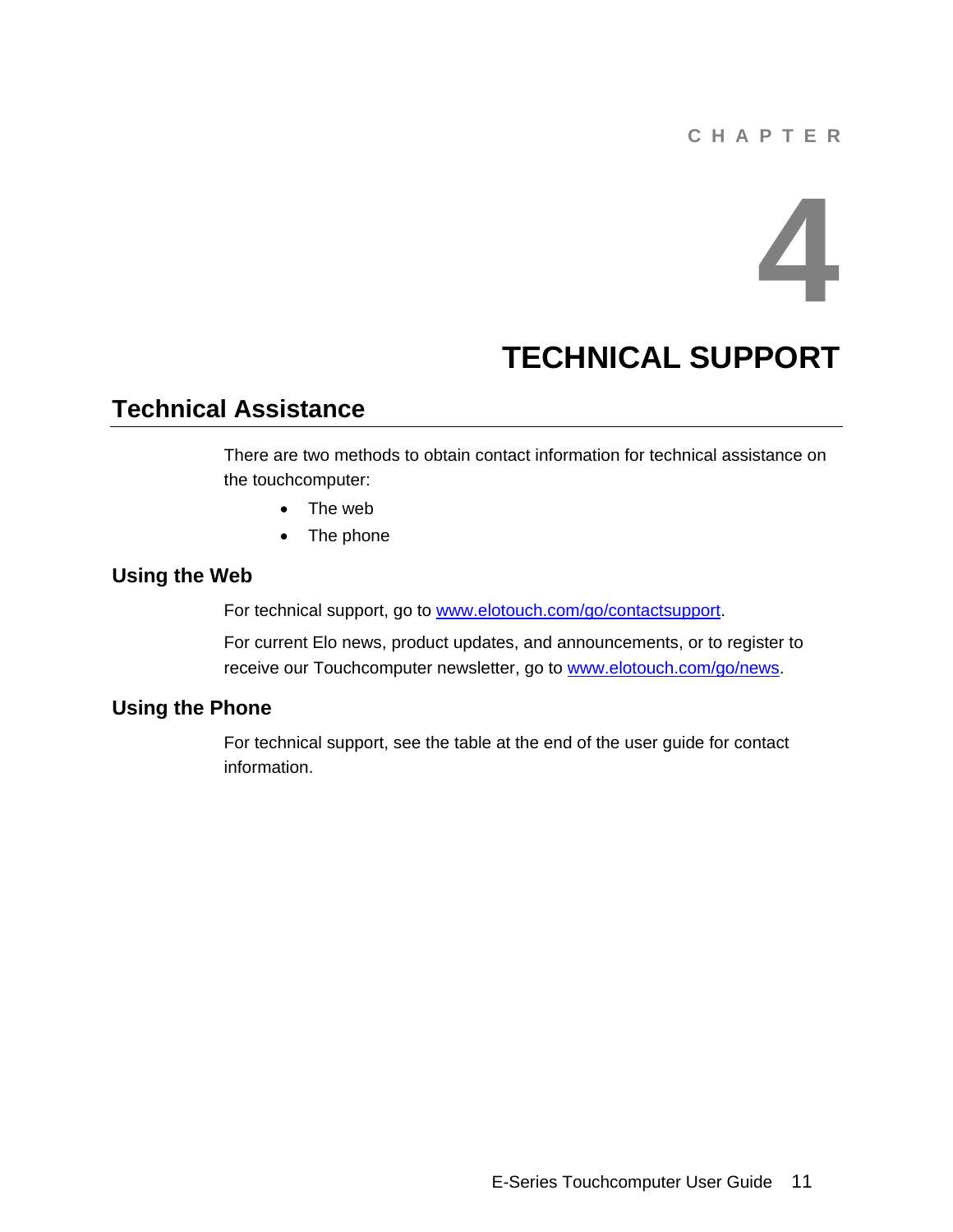# **REGULATORY INFORMATION**

# **I. Electrical Safety Information**

A) Compliance is required with respect to the voltage, frequency, and current requirements indicated on the manufacturer's label. Connection to a different power source than those specified herein may result in improper operation, damage to the equipment, invalidation of warranty, or a fire hazard if the requirements are not followed.

B) There are no operator-serviceable parts inside this equipment. There are hazardous voltages generated by this equipment which constitute a safety hazard. Service should be provided only by a qualified service technician.

C) This equipment is provided with a detachable power cord which has an integral safety ground wire intended for connection to a grounded safety outlet.

1) Do not substitute the cord with other than the provided approved type. Under no circumstances use an adapter plug to connect to a 2-wire outlet as this defeats the continuity of the grounding wire.

2) The equipment requires the use of the ground wire as a part of the safety certification. Modification or misuse can provide a shock hazard that can result in serious injury or death.

3) Contact a qualified electrician or the manufacturer if there are questions about the installation prior to connecting the equipment to main power.

# **II. Emissions and Immunity Information**

A) Notice to Users in the United States: This equipment has been tested and found to comply with the limits for a Class B digital device, pursuant to Part 15 of FCC Rules. These limits are designed to provide reasonable protection against harmful interference in a residential or commercial installation. This equipment generates, uses, and can radiate radio frequency energy, and if not installed and used in accordance with the instructions, may cause harmful interference to radio communications.

B) Notice to Users in Canada: This equipment complies with the Class B limits for radio noise emissions from digital apparatus as established by the Radio Interference Regulations of Industry Canada.

C) Notice to Users in the European Union: Use only the provided power cords and interconnecting cabling provided with the equipment. Substitution of provided cords and cabling may compromise electrical safety or CE Mark Certification for emissions or immunity as required by the following standards: This Information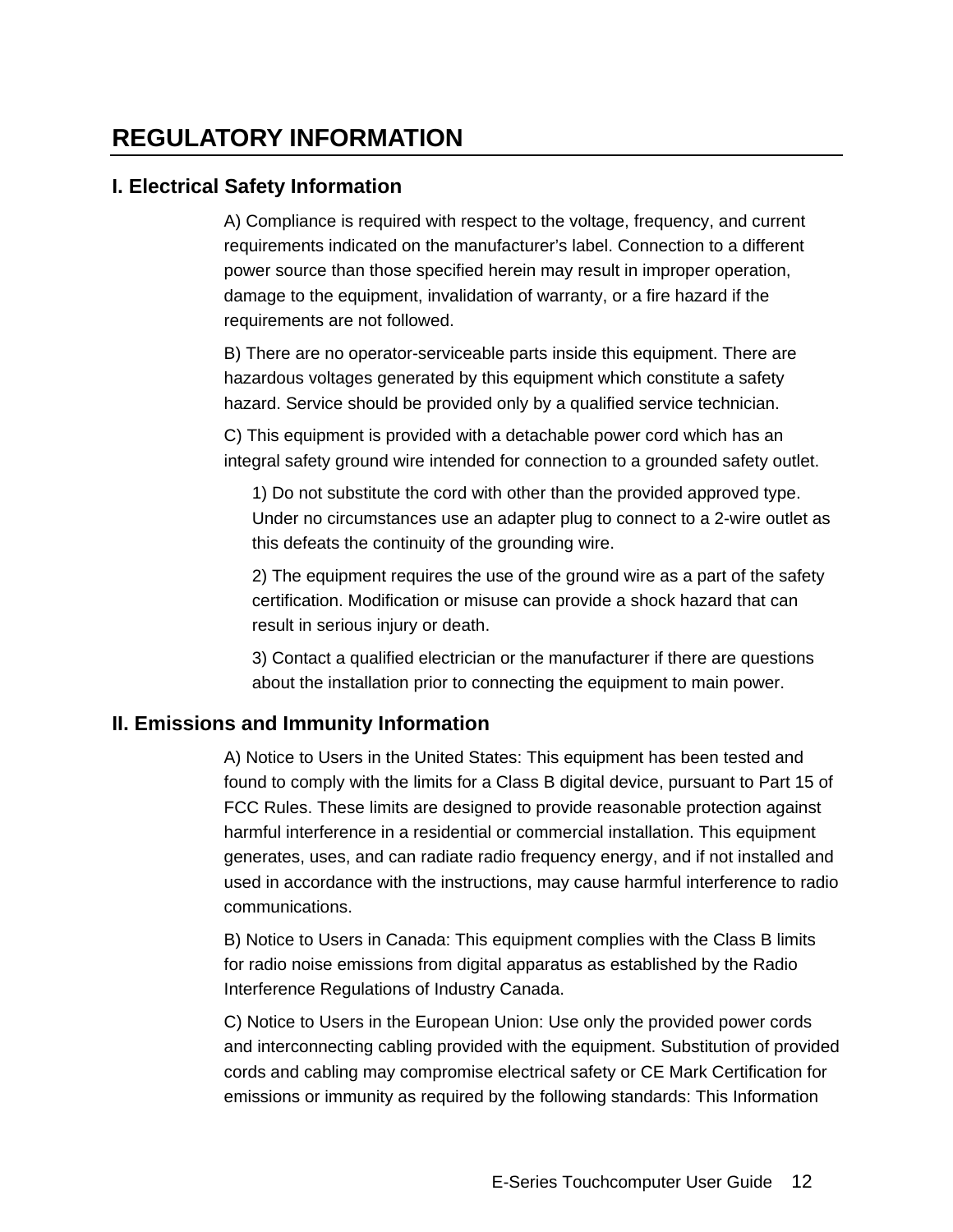Technology Equipment (ITE) is required to have a CE Mark on the manufacturer's label which means that the equipment has been tested to the following Directives and Standards:

This equipment has been tested to the requirements for the CE Mark as required by EMC Directive 2004/108/EC indicated in European Standard EN 55022 Class B and the Low Voltage Directive 2006/95/EC as indicated in European Standard EN 60950-1.

D) General Information to all Users: This equipment generates, uses, and can radiate radio frequency energy. If not installed and used according to this manual, the equipment may cause interference with radio and television communications. There is, however, no guarantee that interference will not occur in any particular installation due to site-specific factors.

1) In order to meet emission and immunity requirements, the user must observe the following:

a) Use only the provided cables to connect the Elo touchcomputer.

b) To ensure compliance, use only the provided manufacturer's approved power cord.

c) The user is cautioned that changes or modifications to the equipment not expressly approved by the party responsible for compliance could void the user's authority to operate the equipment.

2) If this equipment appears to cause interference with radio or television reception, or any other device:

a) Verify as an emission source by turning the equipment off and on.

b) If you determine that this equipment is causing the interference, try to correct the interference by using one or more of the following measures:

i) Move the digital device away from the affected receiver.

ii) Reposition (turn) the digital device with respect to the affected receiver.

iii) Reorient the affected receiver's antenna.

iv) Plug the digital device into a different AC outlet so the digital device and the receiver are on different branch circuits.

v) Disconnect and remove any I/O cables that the digital device does not use. (Unterminated I/O cables are a potential source of high RF emission levels.)

vi) Plug the digital device into only a grounded outlet receptacle. Do not use AC adapter plugs. (Removing or cutting the line cord ground may increase RF emission levels and may also present a lethal shock hazard to the user.)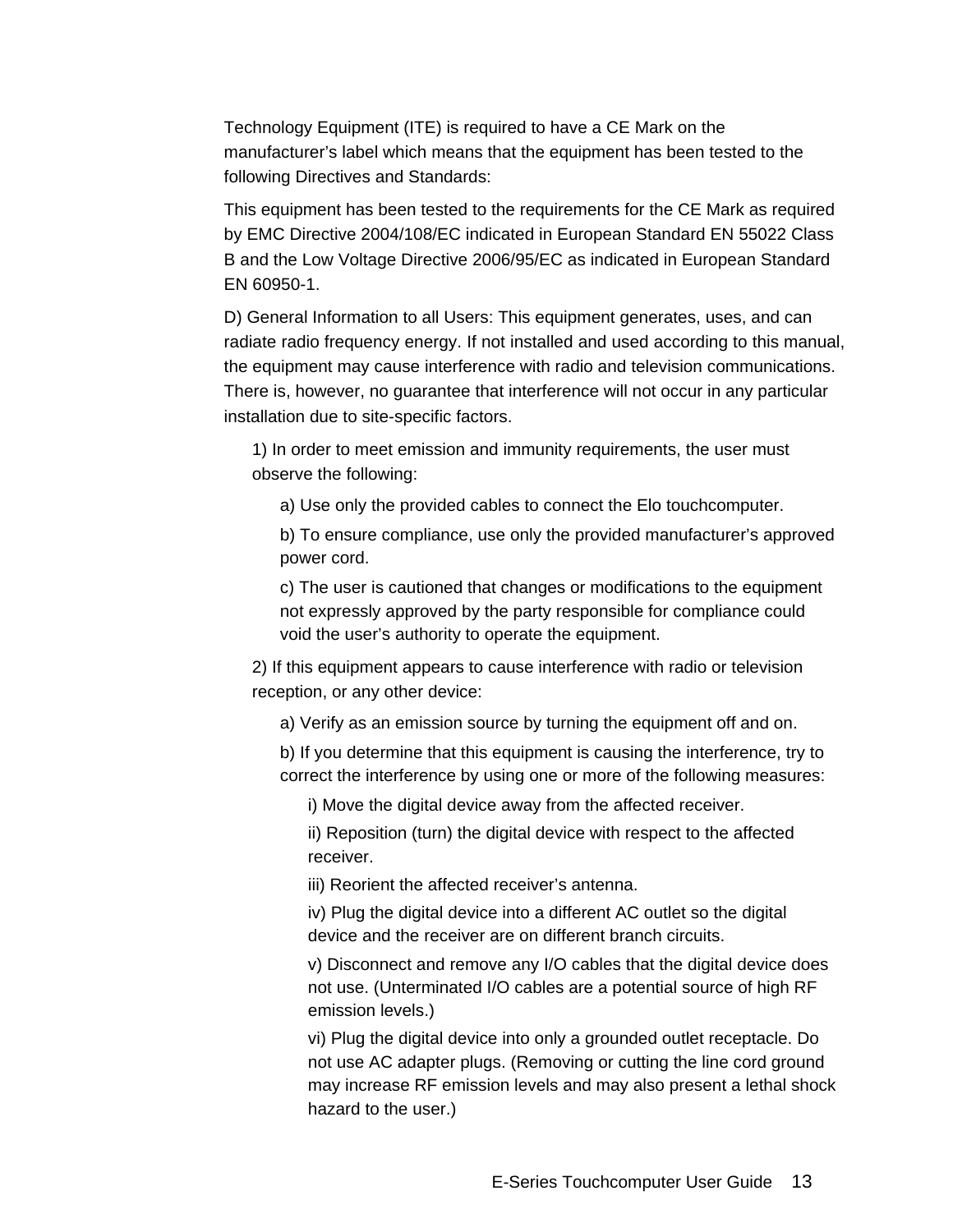vii) If you need additional help, consult your dealer, manufacturer, or an experienced radio or television technician.

# **III. Agency Certifications**

The following certifications have been issued for the touchcomputer:

|           | -CE                             | China (CCC)<br>$\bullet$         | Russia (GOST)<br>$\bullet$    |
|-----------|---------------------------------|----------------------------------|-------------------------------|
|           | Ukraine<br>(UKSERTCOMPUT<br>ER) | Belarus (BelGiss)<br>$\bullet$   | Croatia (KONCAR)<br>$\bullet$ |
| $\bullet$ | Serbia (KVALITET) •             | Bosnia (KVALITET) . Israel (SII) |                               |
| $\bullet$ | Mexico (NOM CoC)                |                                  |                               |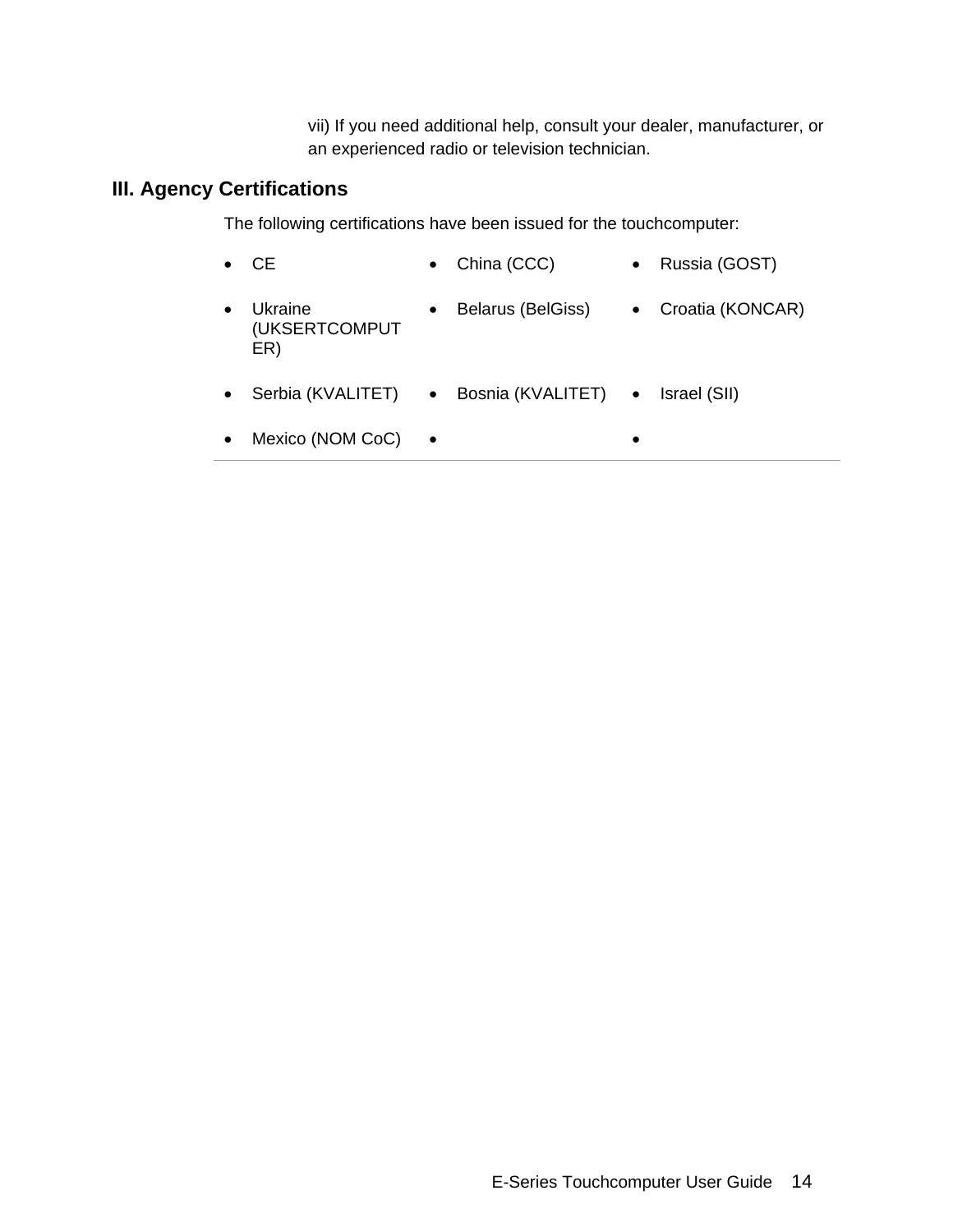# **WARRANTY**

Except as otherwise stated herein or in an order acknowledgment delivered to Buyer, Seller warrants to Buyer that the Product shall be free of defects in materials and workmanship. With the exception of the negotiated warranty periods; the warranty for the touchcomputer and components of the product is one year.

Seller makes no warranty regarding the model life of components. Seller's suppliers may at any time and from time to time make changes in the components delivered as Products or components. Buyer shall notify Seller in writing promptly (and in no case later than thirty (30) days after discovery) of the failure of any Product to conform to the warranty set forth above; shall describe in commercially reasonable detail in such notice the symptoms associated with such failure; and shall provide to Seller the opportunity to inspect such Products as installed, if possible. The notice must be received by Seller during the Warranty Period for such product, unless otherwise directed in writing by the Seller. Within thirty (30) days after submitting such notice, Buyer shall package the allegedly defective Product in its original shipping carton(s) or a functional equivalent and shall ship to Seller at Buyer's expense and risk.

Within a reasonable time after receipt of the allegedly defective Product and verification by Seller that the Product fails to meet the warranty set forth above, Seller shall correct such failure by, at Seller's options, either (i) modifying or repairing the Product or (ii) replacing the Product. Such modification, repair, or replacement and the return shipment of the Product with minimum insurance to Buyer shall be at Seller's expense. Buyer shall bear the risk of loss or damage in transit, and may insure the Product. Buyer shall reimburse Seller for transportation cost incurred for Product returned but not found by Seller to be defective. Modification or repair, of Products may, at Seller's option, take place either at Seller's facilities or at Buyer's premises. If Seller is unable to modify, repair, or replace a Product to conform to the warranty set forth above, then Seller shall, at Seller's option, either refund to Buyer or credit to Buyer's account the purchase price of the Product less depreciation calculated on a straight-line basis over Seller's stated Warranty Period.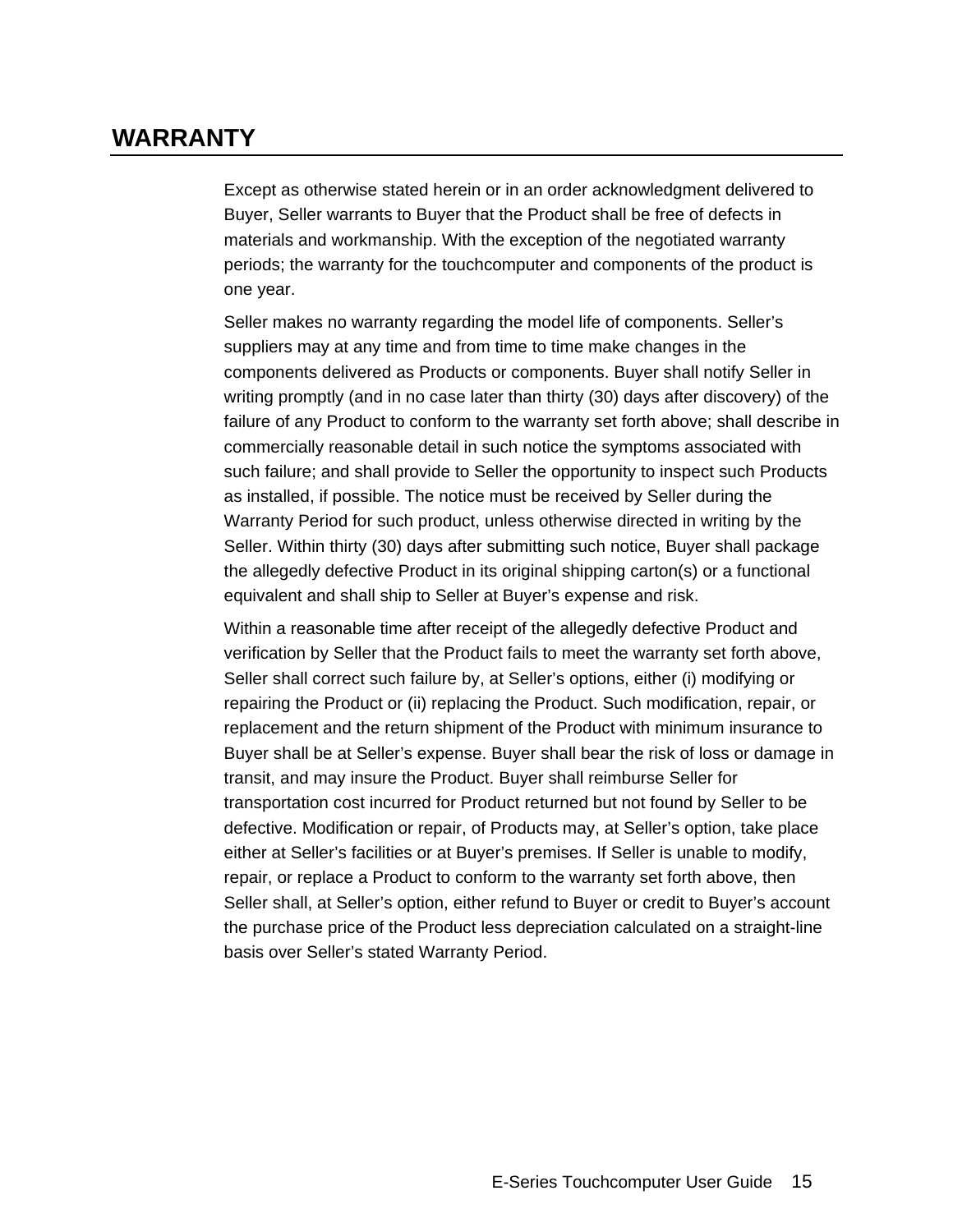THESE REMEDIES SHALL BE THE BUYER'S EXCLUSIVE REMEDIES FOR BREACH OF WARRANTY. EXCEPT FOR THE EXPRESS WARRANTY SET FORTH ABOVE, SELLER GRANTS NO OTHER WARRANTIES, EXPRESS OR IMPLIED BY STATUTE OR OTHERWISE, REGARDING THE PRODUCTS, THEIR FITNESS FOR ANY PURPOSE, THEIR QUALITY, THEIR MERCHANTABILITY, THEIR NONINFRINGEMENT, OR OTHERWISE. NO EMPLOYEE OF SELLER OR ANY OTHER PARTY IS AUTHORIZED TO MAKE ANY WARRANTY FOR THE GOODS OTHER THAN THE WARRANTY SET FORTH HEREIN. SELLER'S LIABILITY UNDER THE WARRANTY SHALL BE LIMITED TO A REFUND OF THE PURCHASE PRICE OF THE PRODUCT. IN NO EVENT SHALL SELLER BE LIABLE FOR THE COST OF PROCUREMENT OR INSTALLATION OF SUBSTITUTE GOODS BY BUYER OR FOR ANY SPECIAL, CONSEQUENTIAL, INDIRECT, OR INCIDENTAL DAMAGES.

Buyer assumes the risk and agrees to indemnify Seller against and hold Seller harmless from all liability relating to (i) assessing the suitability for Buyer's intended use of the Products and of any system design or drawing and (ii) determining the compliance of Buyer's use of the Products with applicable laws, regulations, codes, and standards. Buyer retains and accepts full responsibility for all warranty and other claims relating to or arising from Buyer's products, which include or incorporate Products or components manufactured or supplied by Seller. Buyer is solely responsible for any and all representations and warranties regarding the Products made or authorized by Buyer. Buyer will indemnify Seller and hold Seller harmless from any liability, claims, loss, cost, or expenses (including reasonable attorney's fees) attributable to Buyer's products or representations or warranties concerning same.